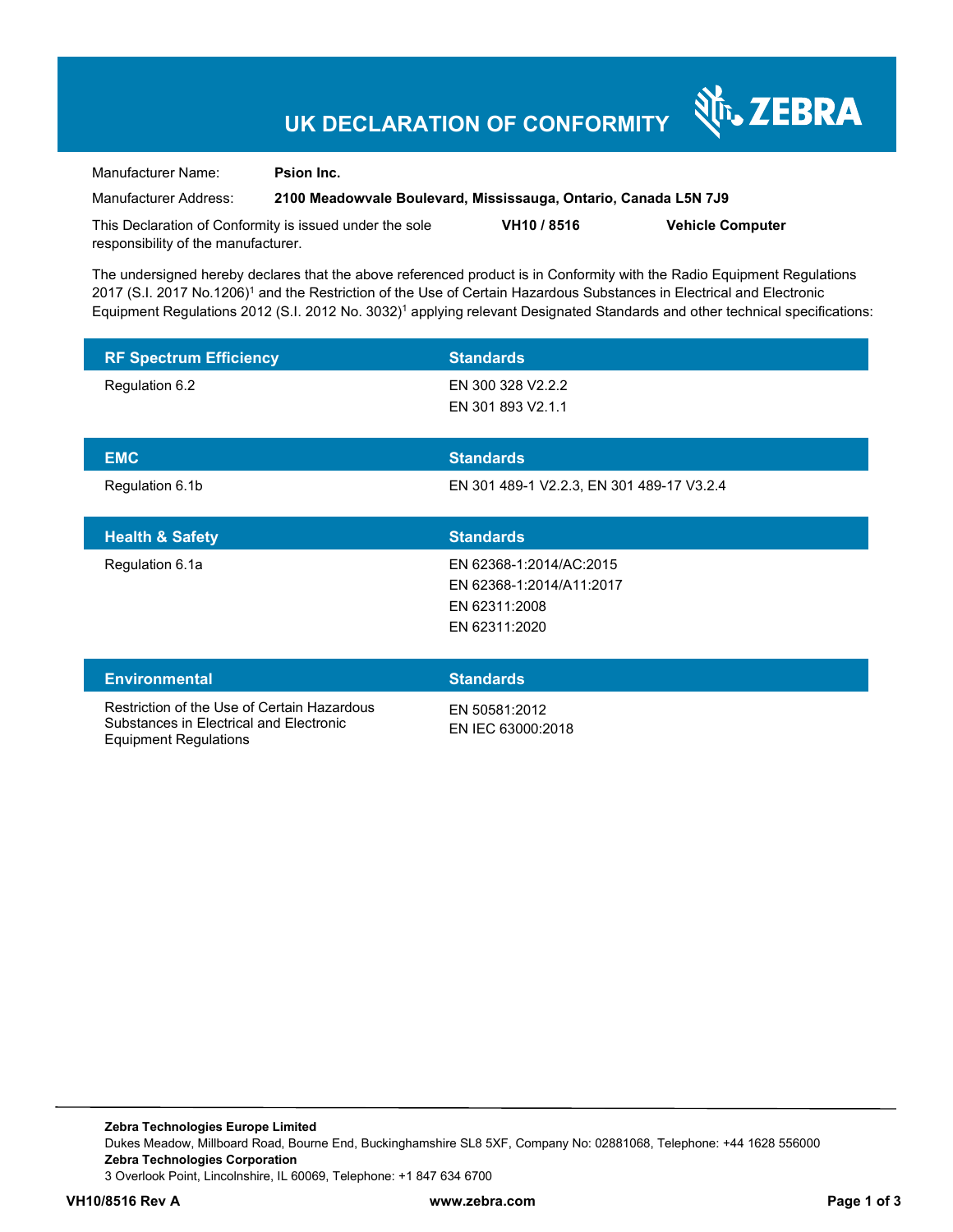## **UK DECLARATION OF CONFORMITY**



With regard to the Radio Equipment Regulations 2017 (S.I. 2017 No.1206)<sup>1</sup>, the conformity assessment procedure referred to in regulation 41(4)(a) and detailed in Schedule 2 has been followed.

1 As amended by applicable EU withdrawal legislation implemented at the time of issuing this declaration

**Signed on behalf of Zebra Technologies Corporation** 

*(Signature of authorized person)* Marco Belli Rev: A Annual Rev: A Annual Rev: A Annual Rev: A Annual Rev: A Annual Rev: A Annual Rev: A Annual Rev Sr. Manager, Regulatory **Date: 11 August 2021** Place: Bourne End, UK